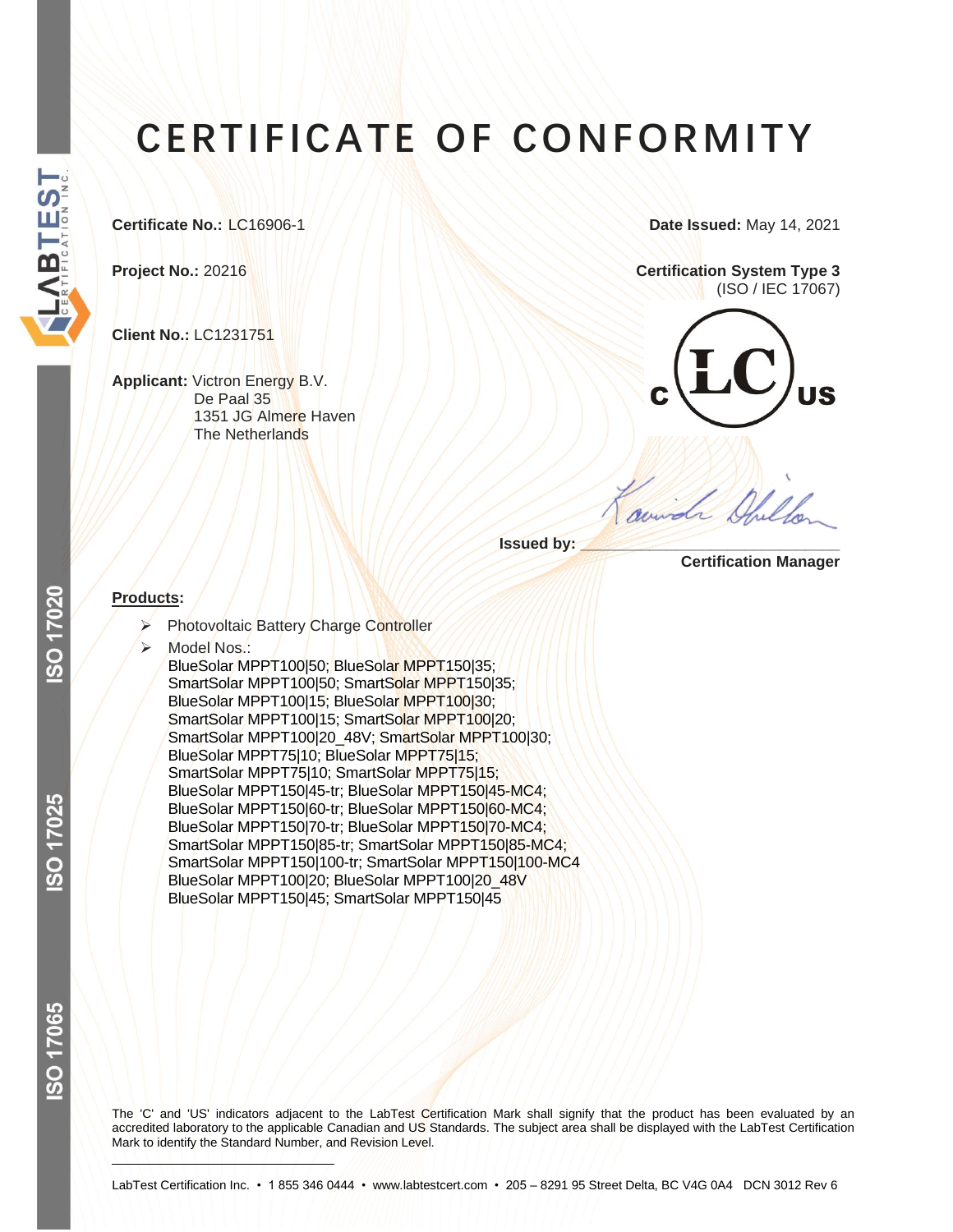#### ➢ Ratings:

|                                          |                                |                                  | Max      | <b>Max</b> | <b>Max</b> | Max      | Rated           |
|------------------------------------------|--------------------------------|----------------------------------|----------|------------|------------|----------|-----------------|
| <b>Model Number</b>                      | <b>Max</b><br>input<br>voltage | <b>Battery</b><br>Voltage<br>(V) | Power@   | Power@     | Power@     | Power@   | charge          |
|                                          |                                |                                  | Batt 12V | Batt 24V   | Batt 36V   | Batt 48V | current         |
|                                          |                                |                                  | (W)      | (W)        | (W)        | (W)      | (A)             |
| BlueSolar MPPT75 10                      | 75                             | 12; 24                           | 145      | 290        |            |          | 10              |
| SmartSolar MPPT75 10                     | 75                             | 12; 24                           | 145      | 290        |            |          | $\overline{10}$ |
| <b>BlueSolar MPPT75 15</b>               | 75                             | 12:24                            | 220      | 440        |            |          | 15              |
| SmartSolar MPPT75 15                     | 75                             | 12; 24                           | 220      | 440        |            |          | 15              |
| BlueSolar MPPT100 15                     | 100                            | 12:24                            | 220      | 440        |            |          | $\overline{15}$ |
| SmartSolar MPPT100 15                    | 100                            | 12; 24                           | 220      | 440        |            |          | $\overline{15}$ |
| SmartSolar MPPT100 20                    | 100                            | 12; 24                           | 290      | 580        |            |          | $\overline{20}$ |
| <b>SmartSolar</b><br>MPPT100 20_48V      | 100                            | 12; 24;<br>36;48                 | 290      | 580        | 870        | 1160     | 20              |
| BlueSolar MPPT100 30                     | 100                            | 12:24                            | 440      | 880        |            |          | $\overline{30}$ |
| SmartSolar MPPT100 30                    | 100                            | 12; 24                           | 440      | 880        |            |          | 30              |
| BlueSolar MPPT10050                      | 100                            | 12:24                            | 700      | 1400       |            |          | $\overline{50}$ |
| SmartSolar MPPT100 <sup>[50]</sup>       | 100                            | 12; 24                           | 700      | 1400       | XZZ.       | PA.      | $\overline{50}$ |
| BlueSolar MPPT150 35                     |                                | 12; 24;                          |          |            |            |          |                 |
|                                          | 150                            | 36;48                            | 500      | 1000       | 1500       | 2000     | 35              |
| SmartSolar MPPT150 35                    | 150                            | 12; 24;<br>36;48                 | 500      | 1000       | 1500       | 2000     | 35              |
| <b>BlueSolar</b><br>MPPT 150/45-Tr       | 150                            | 12; 24;<br>36;48                 | 650      | 1300       | 1950       | 2600     | 45              |
| <b>BlueSolar</b><br>MPPT 150/45-MC4      | 150                            | 12; 24;<br>36;48                 | 650      | 1300       | 1950       | 2600     | 45              |
| <b>BlueSolar</b><br>MPPT 150/60-Tr       | 150                            | 12; 24;<br>36;48                 | 860      | 1720       | 2580       | 3440     | 60              |
| <b>BlueSolar</b><br>MPPT 150/60-MC4      | 150                            | 12; 24;<br>36;48                 | 860      | 1720       | 2580       | 3440     | 60              |
| <b>BlueSolar</b><br>MPPT 150/70-Tr       | 150                            | 12; 24;<br>36;48                 | 1000     | 2000       | 3000       | 4000     | 70              |
| <b>BlueSolar</b><br>MPPT 150/70-MC4      | 150                            | 12; 24;<br>36;48                 | 1000     | 2000       | 3000       | 4000     | 70              |
| <b>SmartSolar</b><br>MPPT 150 85 - Tr    | 150                            | 12:24:<br>36;48                  | 1200     | 2400       | 3600       | 4900     | 85              |
| <b>SmartSolar</b><br>MPPT $150 85 - MC4$ | 150                            | 12; 24;<br>36; 48                | 1200     | 2400       | 3600       | 4900     | 85              |
| <b>SmartSolar</b><br>MPPT 150 100 - Tr   | 150                            | 12:24:<br>36; 48                 | 1450     | 2900       | 4350       | 5800     | 100             |
| <b>SmartSolar</b><br>MPPT 150 100 - MC4  | 150                            | 12; 24;<br>36; 48                | 1450     | 2900       | 4350       | 5800     | 100             |
| BlueSolar MPPT100 20                     | 100                            | 12; 24                           | 290      | 580        |            |          | 20              |
| <b>BlueSolar</b><br>MPPT100 20_48V       | 100                            | 12:24:<br>36;48                  | 290      | 580        | 870        | 1160     | $\overline{20}$ |
| BlueSolar MPPT150 45                     | 150                            | 12:24:<br>36;48                  | 650      | 1300       | 1950       | 2600     | 45              |
| SmartSolar MPPT150 45                    | 150                            | 12; 24;<br>36; 48                | 650      | 1300       | 1950       | 2600     | 45              |

#### **Applicable requirements:**

 $\triangleright$  UL 1741: 2016 (Ed.2)

➢ CAN/CSA C22.2 No. 107.1-16 (Ed.4)

The 'C' and 'US' indicators adjacent to the LabTest Certification Mark shall signify that the product has been evaluated by an accredited laboratory to the applicable Canadian and US Standards. The subject area shall be displayed with the LabTest Certification Mark to identify the Standard Number, and Revision Level.